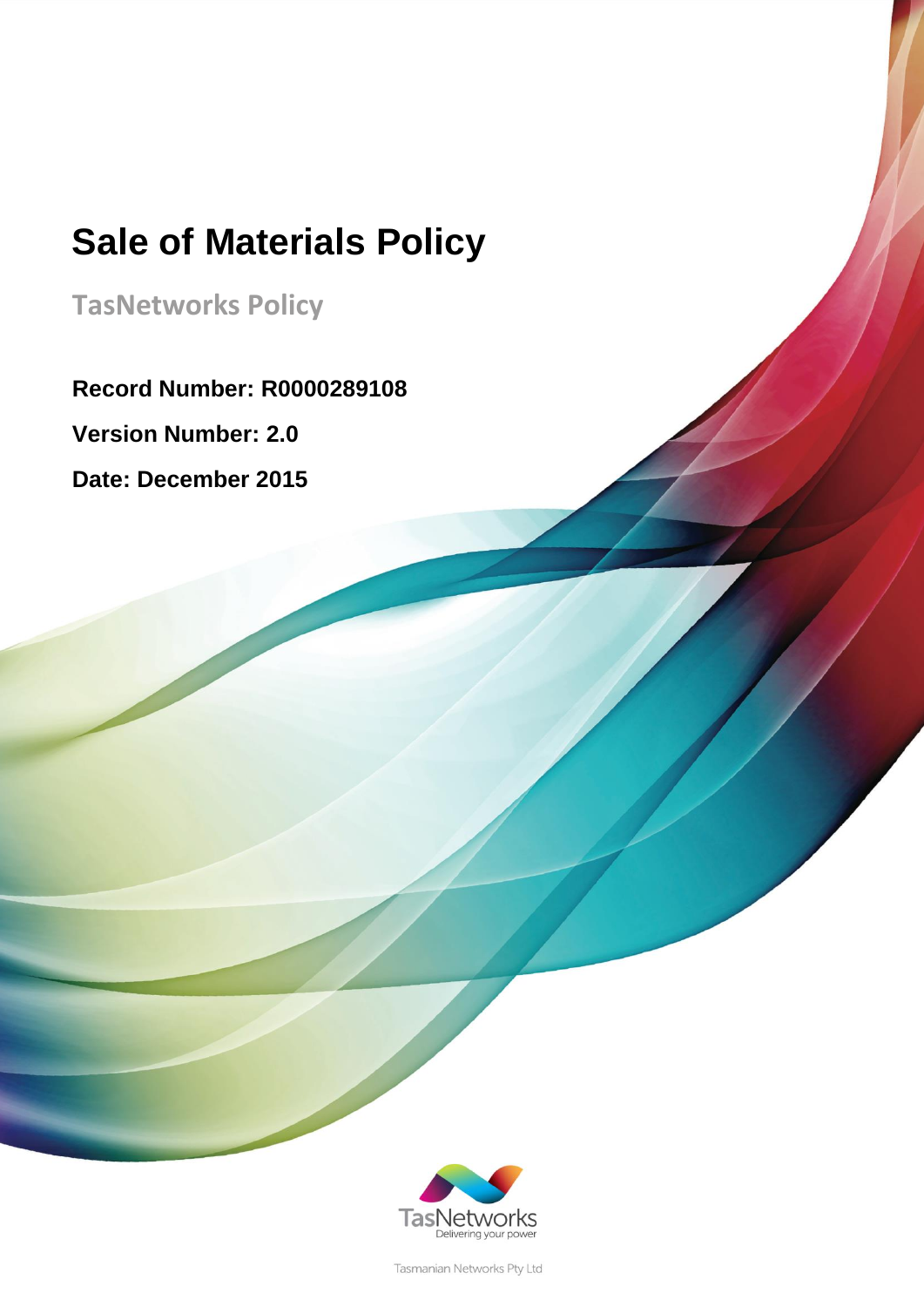## Authorisations

| <b>Action</b> | <b>Name</b>      | <b>Date</b> | <b>Signature</b> |
|---------------|------------------|-------------|------------------|
| Prepared by   | Helen Franklin   |             |                  |
| Reviewed by   | Jason Morman     |             |                  |
| Authorised by | Michelle Downham |             |                  |
| Review cycle  | Every two years  |             |                  |

## Document Control

| <b>Date</b> | <b>Version</b> | <b>Description</b>                     | Author         | Approved by         |
|-------------|----------------|----------------------------------------|----------------|---------------------|
| 10/03/2015  | 1.0            | Initial                                | Helen Franklin | Michelle<br>Downham |
| 1/12/2015   | 2.0            | Modified for<br><b>Customer Choice</b> | Jason Morman   | Michelle<br>Downham |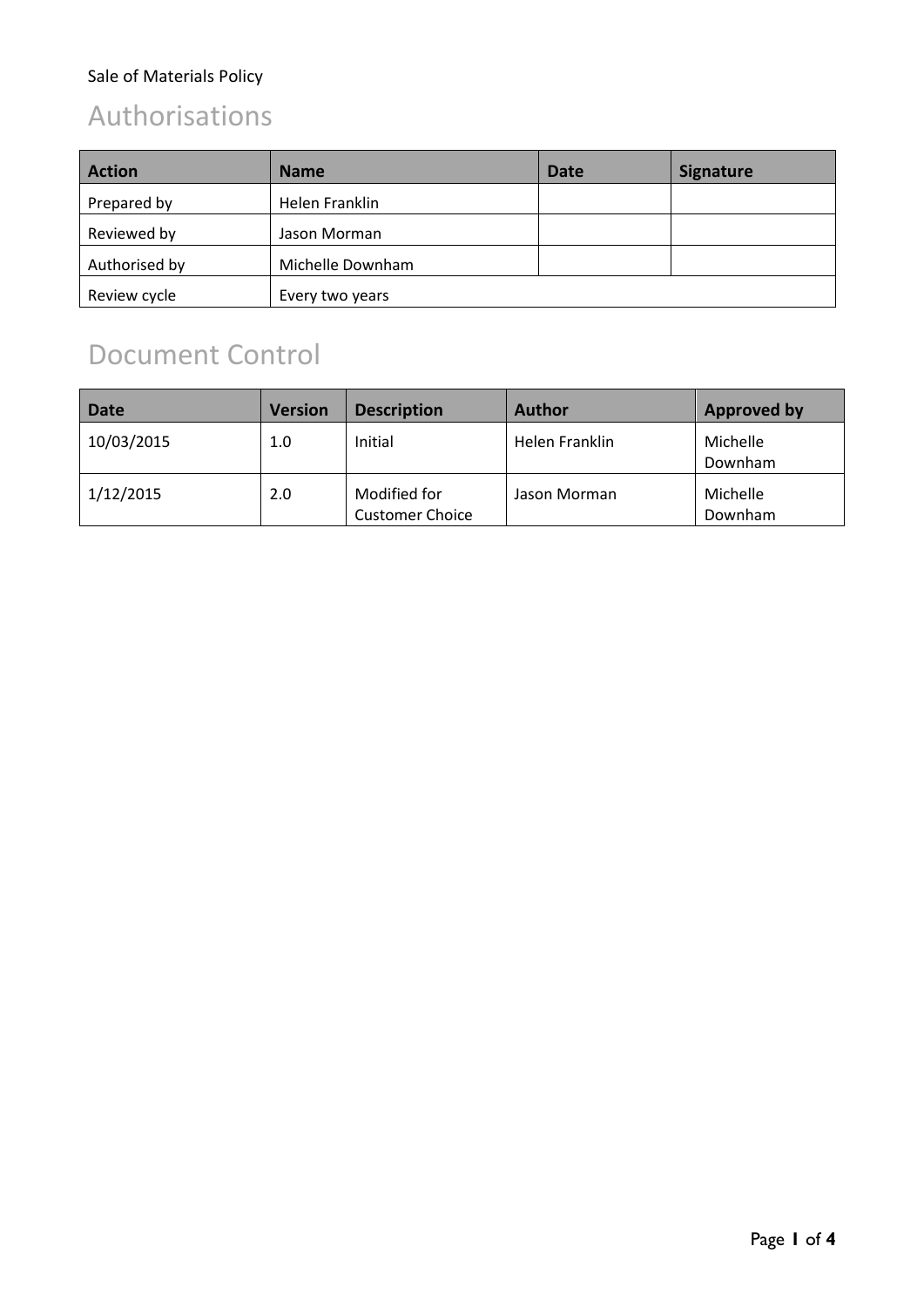### 1. Introduction and Purpose

The purpose of this policy is to establish TasNetworks' policy position in relation to the sale of Non-Fixed Assets to external parties, and provide minimum requirements for ensuring that activities relating to the sale of Non-fixed Assets are conducted in a manner, consistent with TasNetworks' expected behaviours.

### 2. Scope

This policy sets out the circumstances under which TasNetworks will sell materials to external parties as well as stipulating how items will be priced to ensure consistency and fairness.

### 3. Policy Revision

This Policy will be reviewed and endorsed every two years or when there is a significant change to the business that impacts this Policy.

### 4. Policy Detail

### 4.1. Overview

TasNetworks sells materials to various external parties (such as customers or contractors) for private electrical infrastructure or contestable works. Items sold may include transformers, cable and other supporting materials and often this occurs due to contractors not being able to readily source materials without experiencing long lead times. In doing so, TasNetworks gains comfort that approved items are being installed on the network.

This policy outlines the business processes for sale of materials described within and the authorisation of such sales.

### 4.1.1. Criteria

TasNetworks is not obliged to sell any materials to external contractors and will consider doing so at its sole discretion.

All of the following criteria must be met in order for TasNetworks to sell materials to an external party:

- TasNetworks must have sufficient stock of the item(s) requested for purchase. TasNetworks works program must take precedence at all times and TasNetworks will only sell an item(s) to external parties for which adequate surplus stock is held, at TasNetworks discretion;
- Any item(s) which needs to be ordered by TasNetworks will be subject to the supplier's lead-times plus two (2) weeks and TasNetworks shall not be held liable should there be any further delays to the provision of said item(s).
- TasNetworks imposes a minimum order quantity of whole or part drums of overhead conductor or underground cable, however, we will not cut to length.
- The item(s) requested for purchase are required to form part of a specific job lot. However, individual items that are not issued within a job lot maybe sold at TasNetworks sole discretion;
- The item(s) must be in proper working order such that TasNetworks would be comfortable to use the items within TasNetworks works program;
- The Purchaser must have signed a Sale Agreement with TasNetworks in a form approved by Legal Services.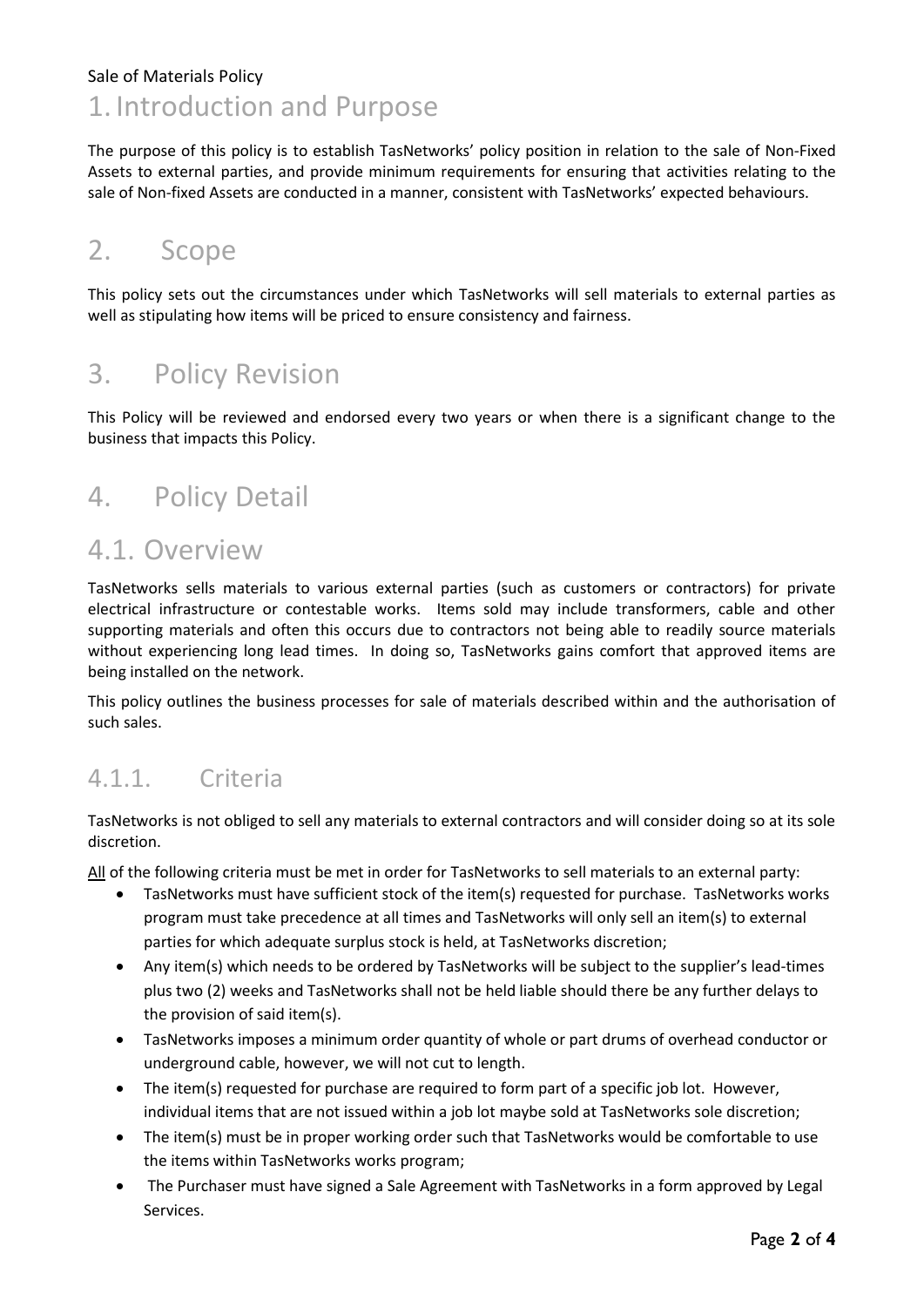All provisions of the Sale Agreement must be complied with prior to release and or collection of the item(s).

### 4.1.2. Pricing Methodology

In pricing material sales to External Parties TasNetworks will apply a consistent pricing methodology of cost (inclusive of on-cost) + 30%, with the exception of Hydro Tasmania or unless separate contract arrangement exists. Cost is determined by reference to the on-costed unit rate shown against the item in TasNetworks materials management/accounting system.

The application of a 30% margin is representative of the cost to TasNetworks in ordering, and handling the goods, including administration.

Purchasers will be responsible for arranging transport of items (or collection from TasNetworks Cambridge depot). Where TasNetworks is requested to manage transport of the item(s), the cost will passed on to the purchaser of the item(s).

### 4.1.3. Controls

TasNetworks is committed to operating its business honestly, efficiently, fairly and in accordance with ethical standards and legal requirements. The TasNetworks [Code of Conduct,](http://viewdoc/D11/102964) Public Interest Disclosure ("Whistleblower") Policy and Procedures, and expected behaviours reflect the importance the company places on responsible behaviour.

There are a number of controls in place supported by processes and procedures which promote and specify this responsible behaviour. These are further considered within this policy.

Team members are encouraged to report any suspected fraudulent or corrupt activity in accordance with TasNetworks [Fraud and Corruption Control Policy](http://viewdoc/D10/65097) and the [Public Interest Disclosure Procedures \(Whistle](http://viewdoc/d11/103081)[blowers Procedures\).](http://viewdoc/d11/103081)

### 4.2. Approvals

Sale of materials is subject to approval under the Delegations Framework. Refer to the Delegations Framework - Approve Sale of Assets.

#### 4.2.1. Sale of Items to Employees

The sale of items directly to employees of TasNetworks is prohibited.

### 4.2.2. Record Keeping

All team members and agents of TasNetworks are responsible for complying with the TasNetworks Information Management Policy. In addition to the general record keeping responsibilities, individual contracts with external service providers for the disposal of scrap, valuable waste or salvageable material indicate the documentation required by each party for each transaction.